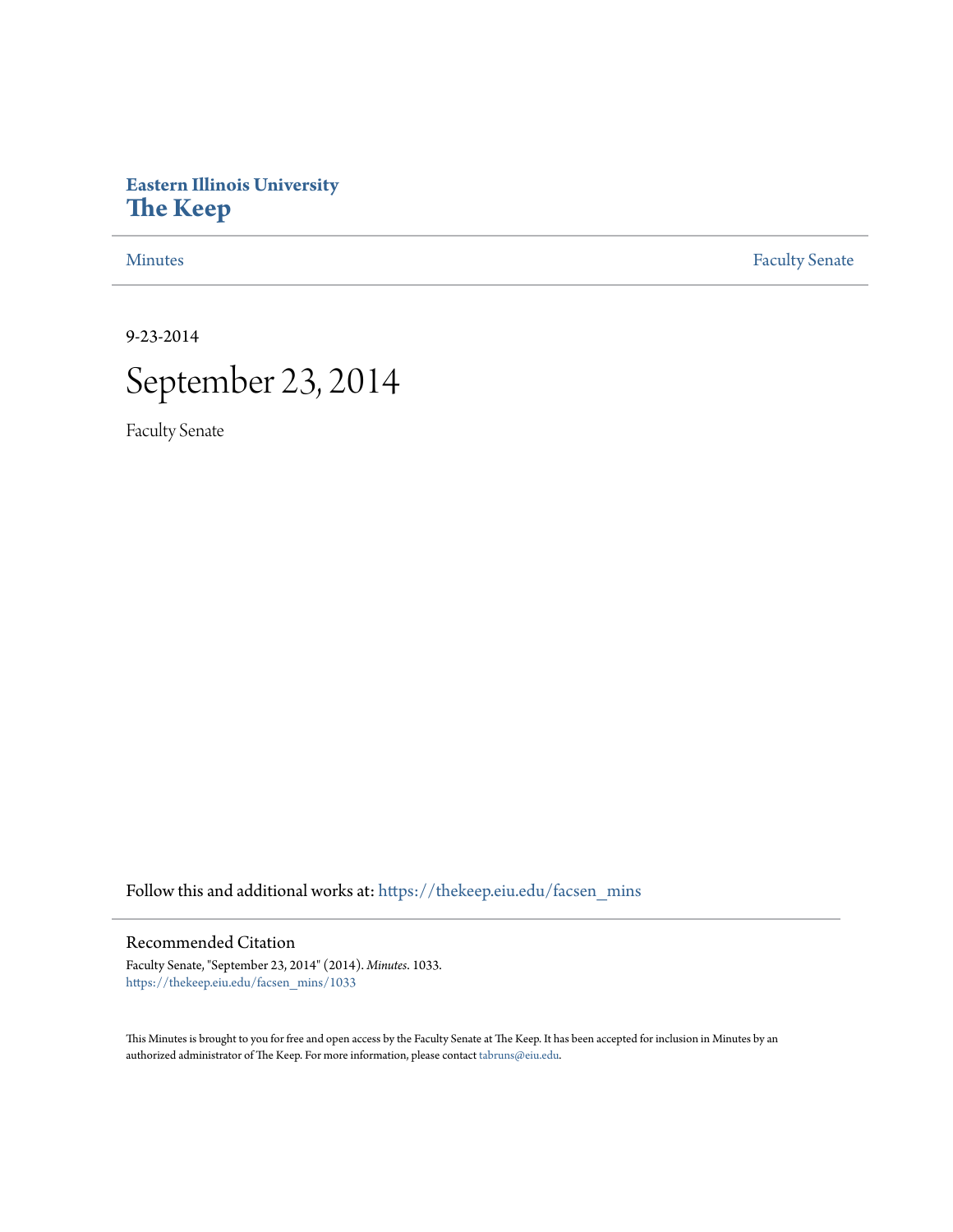# **FACULTY SENATE MINUTES**

## **23 SEPTEMBER 2014 meeting**

(The 2014-2015 Faculty Senate agendas, minutes, and other information are available on the Web at: [http://castle.eiu.edu/facsen/\)](http://castle.eiu.edu/facsen/)

\* Note: These minutes are not a complete verbatim transcript of the Senate meeting. (J. Oliver-Recorder)

#### **I. Call to Order by Chair Sterling Sterling at 2:00pm (Booth Library, Room 4440)**

Present: J. Ashley, J. Conwell, M. Dao, C. Duncan-Lane, S. Eckert, J. Ludlow, M. Mulvaney, J. Ochwa-Echel, J. Oliver, A. Rosenstein, J. Robertson, S. Scher, G. Sterling, D. Viertel, S. Ahmad (Student VP).

Guests: Blair Lord (AA-Provost), Jim Novak (COS Assoc. Dean), Leah Reynolds (Civil Rights – Staff Senate), D. Hernandez (DEN)

#### **II. Approval of Minutes of 09 September 2014**

- Adjustments Scher bottom of page 2 remove statement
- Minutes from 09 September 2014 Senate meeting were approved with modifications. Motion made by Senator Conwell and seconded by Senator Eckert. Senators Ashley & Rosenstein abstained.

#### **III. Communications**

- a. 9/11/14 CAA Minutes no comments
- b. CIUS coalition of faculty senates across Illinois statement of concern from this group –

"The Council of Illinois University Senates (CIUS) is gravely concerned about the actions of the Executive Director and staff of the State University Civil Service System (SUCSS) toward reclassifying administrative professional/academic professional positions within universities without adequate and widespread consultation, including with the Presidents and Human Resource Directors of the respective campuses, as well as about their adversarial audit activities and the threat thereof. These actions strike us as both arbitrary and capricious, and lacking in the transparency we expect from our public bodies."

Conwell - SUCSS evaluates civil service staff on campuses. They conduct audits every few years. During last few years the committee is trying to centralize duties, taking duties away from individual campuses. Audits are being performed– extreme audits. Previously fail rate were limited. Last audit revealed a 90% fail rate. Group basically advised HR staff on campuses to do following steps that we want to see you do, you will pass audit. SUCSS actions seem to bypass legislation and/or legislative efforts.

Viertel – have this affected our campus at all?

Ashley – is this an effort to move towards more centralization or less centralization? Conwell – not sure exactly

Ashley – audits start internally, but if there are denials or failures, it moves on to the state system.

Conwell- state system wants more control – socialize/centralize the process Ludlow – sounds like state system wants to bypass campus authority, reclassify campus positions

Conwell – correct, this organization wants to override what happens on campus Ludlow – correct, reclassifying positions and bypassing the entire campus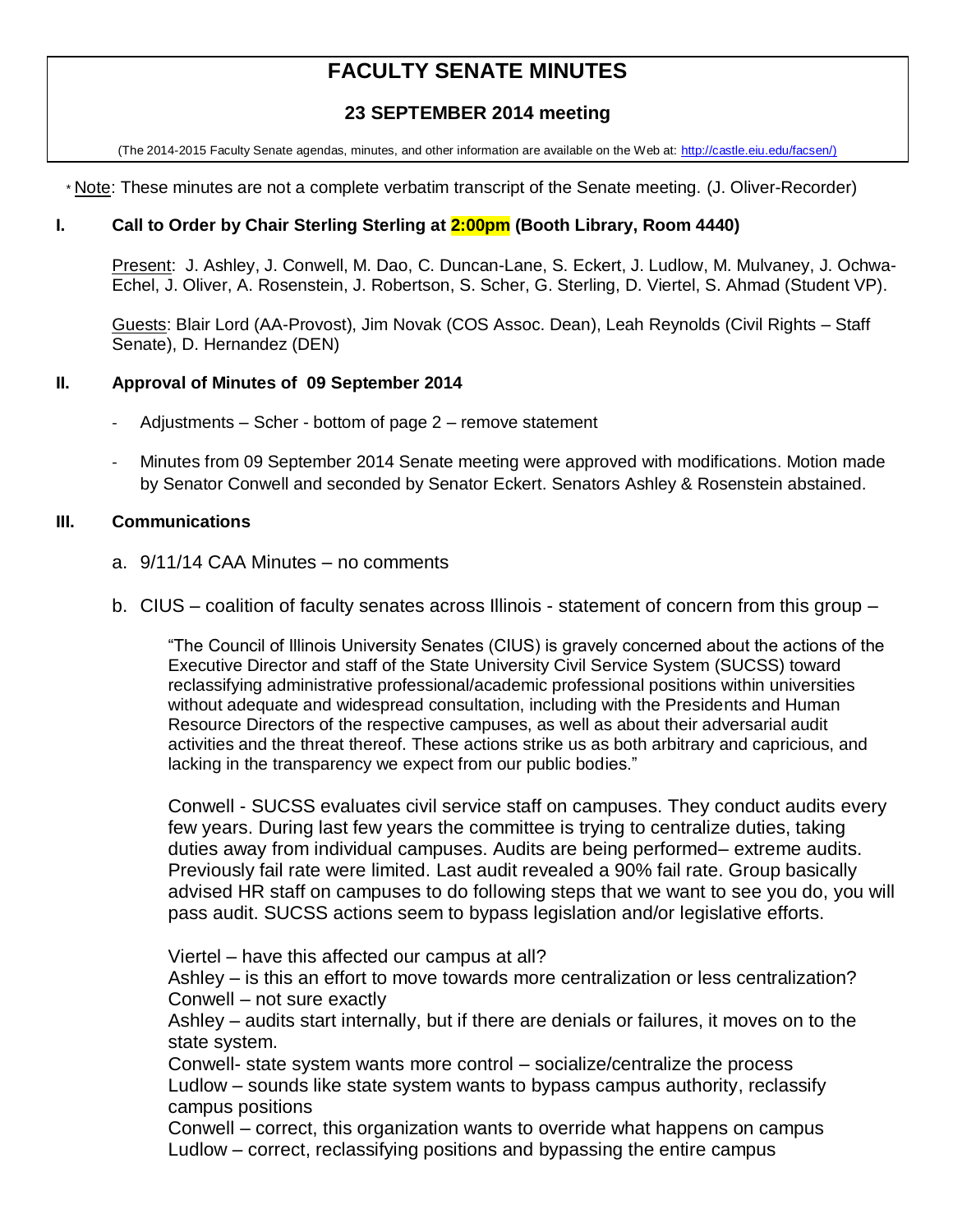Ludlow - did they talk about this example - reclassification of professional professionals? (staff)

Conwell – yes, specifically 'academic advisors' for incoming freshmen – to nonacademic

Ludlow – would that change the pay from salary to hourly?

Conwell – not sure exactly if salary status would be changed

B. Lord – typically - states try to keep most positions within civil service status (addition background information provided to broaden perspective on this issue and process)

Ludlow – would this change the union the staff member is a member?

B. Lord – yes, it could happen.

Conwell – how often does the audit occur?

B. Lord – SUCSS reps come to EIU every year or every other year

Scher – when you talk about being classified out of the bargaining unit, how many unions do we have on campus? and Aren't employees represented by them? Lord  $-7$  to 9 and yes

Scher- people under this civil service system, are they all under existing contracts? Lord – most are, but some are non-negotiated

Scher – what is SUCS reasoning for these extreme audits?

Lord – you need to ask them

Ashley – uniformity. We have different universities using different classifications. People doing the same job on different campuses should be classified consistently. People being treated similarly.

Scher – through watching FDR documentary - FDR promoted civil service employees – to have procedures free of bias and/or favoritism

Ashley – promoting uniformity within the system. Hired on what you know, not who you know. Follow same rules. Like state DMVs.

Ludlow – my understanding is that hiring practices are different if a position is civil service vs not. Not just a matter of taking a test. Pools of specific candidates can only apply.

Ashley – meritorious consideration is in play.

Conwell – one problem is that there have been no rationale provided by SUCCS to campus HR directors for their failure

Ludlow – so this is more about the practice of civil service vs the theory?

Conwell – true – CIUS is asking us if we are having problems with SUCSS.

Rosenstein – how many civil service staff are on our campus?

Ashley – higher  $#$  than of faculty?

Conwell – about 600 faculty, slightly less than 2000 total employees.

Lord – around 1800 total employees.

Conwell – so around 1500 total non-faculty positions on this campus. Not sure about # of civil service

Sterling – somewhere in the area of 500.

Conwell – this is not just a civil service issue because of the reclassification element of jobs

Rosenstein – so are we being asked to make a statement of support for CIUS? Conwell –yes, and to bring it up to our own admin. Because a member of our (EIU) board is a member of the SUCSS board.

Rosenstein - is there a precedence to invite Board members to speak to Fac Sen on this issue?

Conwell – I don't care if there is a precedence.

Ashley – we have had board members speak to FAC SEN. Also are we being asked to support more or less civil service authority on this campus?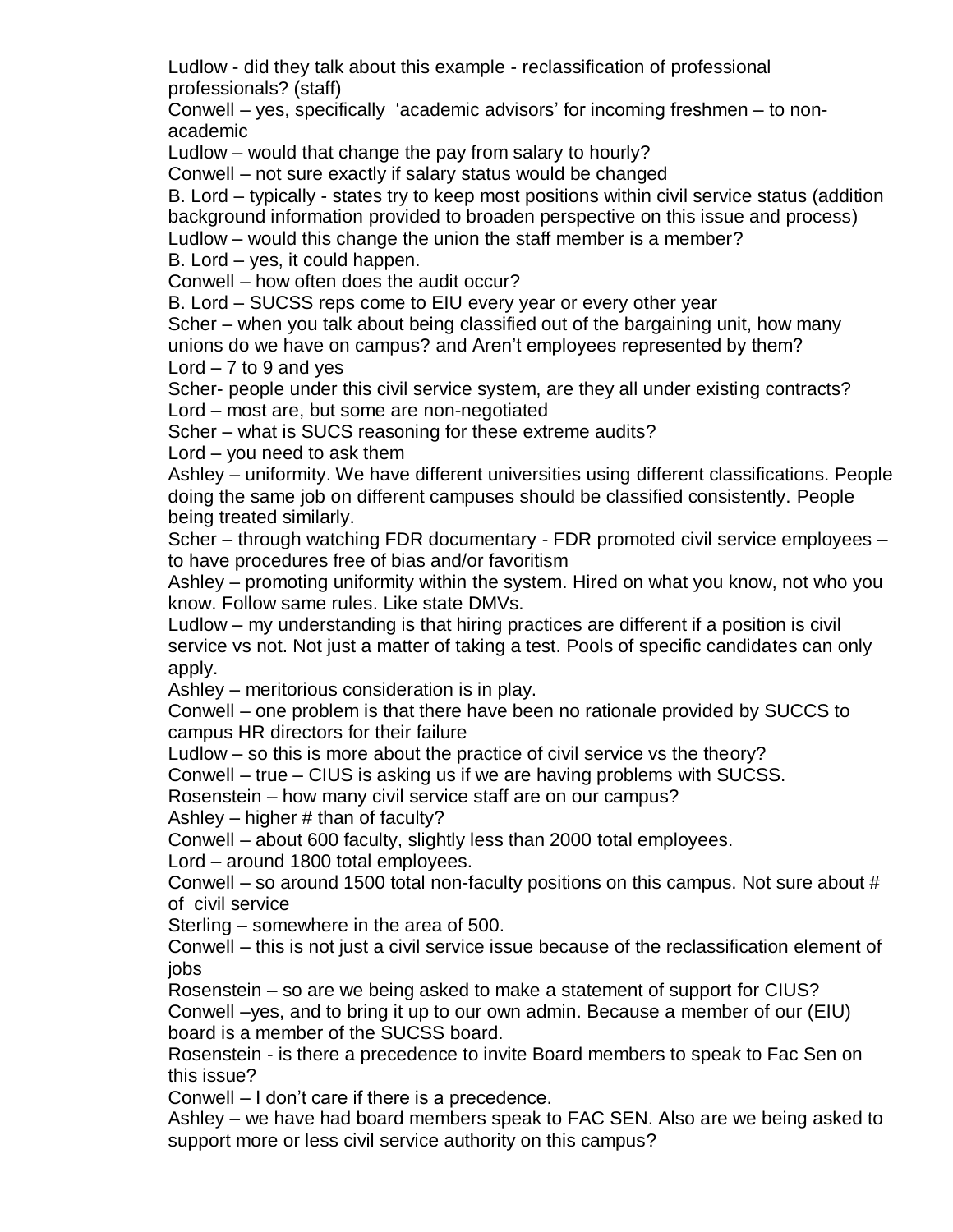Conwell – whether more or less, but SUCSS executive director is not giving reasons for failing audits to individual campuses. We need to communicate with the HR manager on this campus.

Viertel – as well as the staff senate on this campus? We need more info before we move.

Lord – check with Paul McCann of his previous involvement as we gather info Sterling – let's put this to the side and let's see if we can get someone here to speak on this

Conwell – has SUCSS audit occurred this year?

B. Lord – yes, about 6 months ago – not sure if they are annual

Conwell – maybe we could also bring in Bill Weber based on his past experience with this issue

Leah Reynolds – I am here representing staff senate, work in office of Civil Rights and I can help find information that may help answer questions on this issue.

Rosenstein – maybe we should develop list of questions about this issue

Sterling – send me questions you have and names of people to invite

Conwell – also, ISU Fac Sen chair may have heard from other Fac Sen on this issue

c. e-mail from David Smith, Re: UPCE-mail from Chicago State, Re: De-recognition of Faculty **Senate** 

Sterling – CSU Fac Sen not being recognized on campus as a university organization. Not receiving materials or notifications from administration. Do you wish to do anything with this?

Rosenstein – appropriate to write a letter of support for CSU Fac Sen and open/transparent governance at CSU. I am astounded – CSU academic leader not being deemed credible by CSU admin? They will have no meaningful progress at their campus under these conditions.

Conwell – this is also because of possible plageurism by new provost.

Rosenstein - As well as president on provost's dissertation committee.

Conwell – I see no reason why we should not bypass the board and present proposal to dissolve the board at CSU and re-constitute the CSU board. In conjunction with other Illinois Fac Sens

Scher – there have been previous controversies on this campus. Numerous allegations about CSU president. Rumors and issues with hiring practices on CSU campus.

Conwell – the two colleagues at CSU appreciated our past support. They have already passed votes of 'no-confidence' on that campus. They need the entire faculty to support that. Problem is the board won't fire administrators, so now it's time to fire the board. Rosenstein – the hiring practices at CSU are problematic. Quick promotion of new provost following obtaining her Ph.D. As VP of AA, she would need additional training and experience, correct? It all seems unusual and questionable. Too many interims slide into significant positions. Very least – raise concerns about these issues on that campus – transparency needed.

Conwell – I make a motion to write letter in form of resolution to Gov Quinn to take action against the board of CSU. Dissolve the board.

Ludlow - this is an on-going violation of shared governance on CSU. Keep this as focus. Ashley - I second it

Scher - did reps from CSU bring this motion up to you? – or did you bring this up to them?

Conwell – no, they did not know that they had been dissolved. They received a response/letter that they do not exist.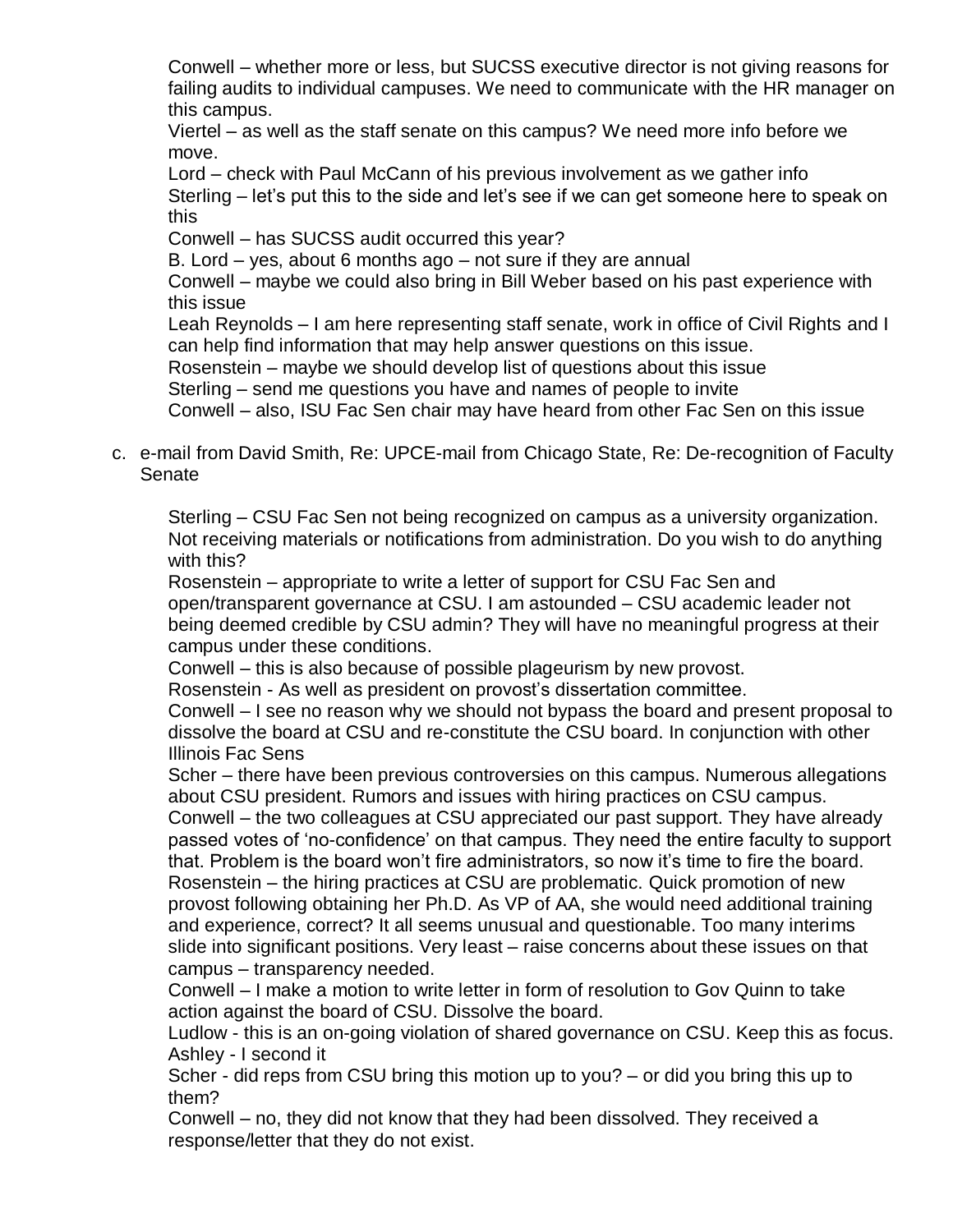Scher – another issue is that the Fac Sen president has taken actions to weaken position of the president, but the president delayed and deflected these actions. We should contact Fac Sen at CSU and ask what actions would best support them. There is still a website for the CSU Fac Sen.

Conwell – history - they have a blog that CSU admins don't want to be on. They tried to stop its use based on improper use of a trademark. That was found to be untrue. There is a long history of CSU admin. trying to shut the CSU Fac Sen down.

Scher – I would like to propose we contact CSU Fac Sen president and find out how we can support their efforts to maintain shared governance at CSU.

Sterling - they (CSU) just found out about this last week.

Sterling – we have a motion and a  $2^{nd}$  to write a letter to Gov. Quinn. Should we vote on the motion of writing the letter? At next meeting should we talk about sending the letter? Conwell – can we also contact other Fac Sens to see if they are also writing a letter? Mulvaney – similar to Steve, I am hesitant to jump into the fray without more

information. We only have 1 side of the story so far. Like 2 children fighting and we only have talked to 1 kid. We need more information.

Ashley – but what if we have the same children fighting? Year in and Year out.

Mulvaney – but is it our place? What about last time – did other Fac Sens write letters? Conwell – I don't want our board to do that to us?

Mulvaney – I feel that we have a responsibility to gather as much info before we take a position as Fac Sen. I personally would like more info before action.

Sterling – should we postpone our action on the motion to our next meeting and we can bring forward additional info at that time. We have a motion and a  $2^{nd}$ .

Scher – in response to Mike, I am hesitant but in the end it does not matter what the Fac Sen did, an administration does not dissolve the Fac Sen. That action alone requires a response.

Rosenstein - and what about their constitution and bylaws?

Ashley - does CSU administration have the authority to do this? Right now Fac Sen constitution and bylaws do not exist.

Mulvaney - I am in support, but I want a little more time to collect info.

Viertel – if we are following up and contacting their Fac Sen, we should reaffirm our commitment to shared governance and concerned hearing that this has happened to them. This is disturbing to us.

Conwell - perhaps we should phrase a 2<sup>nd</sup> resolution beforehand? A resolve to investigate this issue.

Ashley - let's collect info and see what we have – this will dictate our future actions Sterling - how does Fac Sen feel about waiting as we gather info. I will even ask the CSU board – I suspect that they won't reply. Does this meet with the senate's approval? Other senators are welcome to find out any info that you can.

**IV. Presentation to the Senate:** None. However, the Chair will present questions about Faculty Senate responses to the budget cutting process in CUPB and from the President.

> Sterling – I received email from a faculty member expressing concerns about program analysis process and final CUPB recommendations for budget cuts. This person thought that the process was deeply flawed. Additional concern is that if no campus body expressed concern, that faculty approved what CUPB had done. This faculty member encouraged me to have Fac Sen provide response to the campus. After receiving this letter, Pres. Perry's letter was sent out – various cuts announced – originating from CUPB.

Sterling - Question to the senate – should the senate examine program analysis and CUPB recommendations and how Pres. Perry has chosen from among the recommendations. Approve? Disapprove? Comments?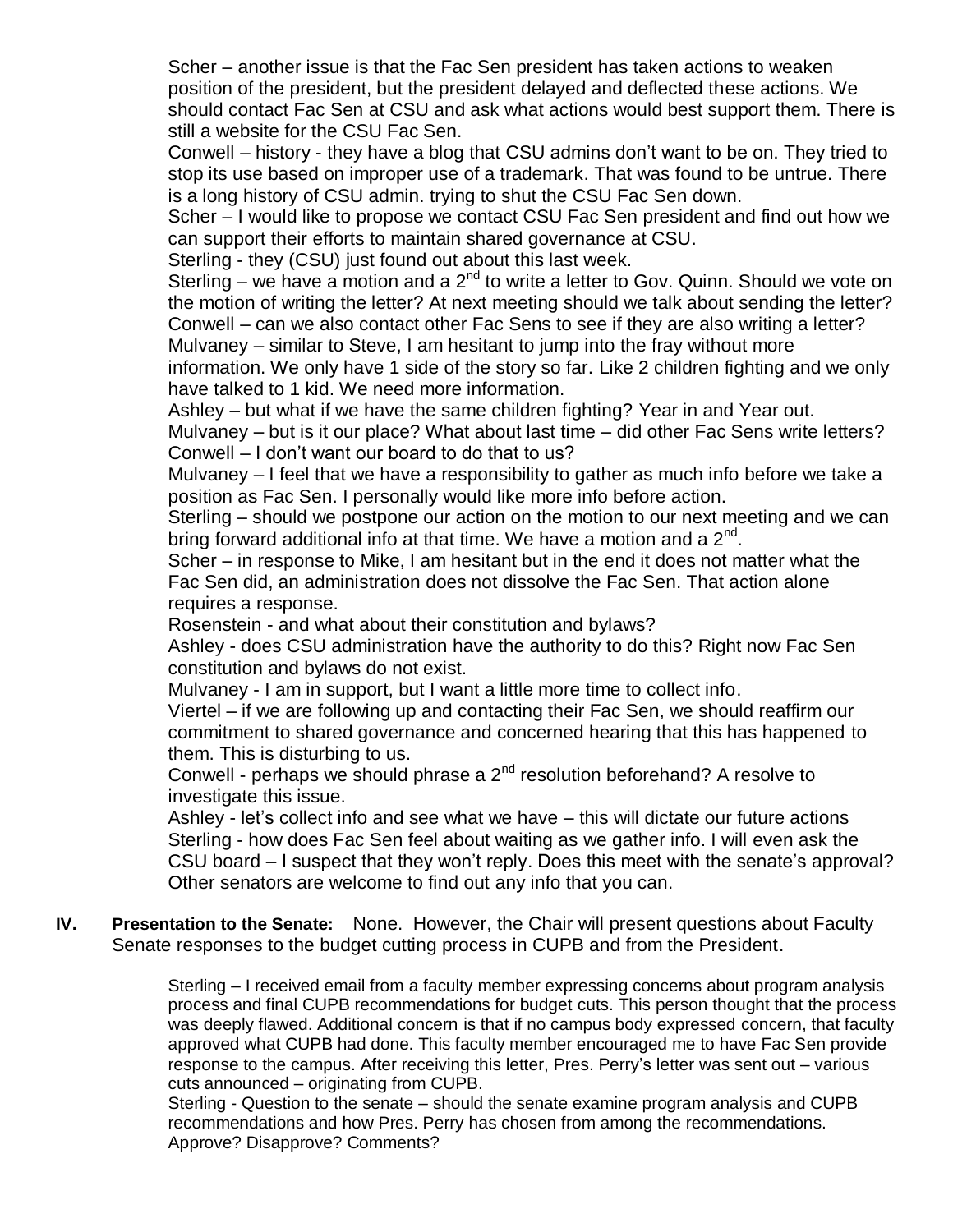Sterling - If you want this evaluated, the Budget Transparency committee can evaluate it. What are your thoughts? But BTC probably needs to know this before proceeding.

Scher – did Pres. Perry make specific indications of what is being cut?

Rosenstein – I want to know specifics and have transparency. How do these cuts correspond with our ability to maintain rigor and quality, and our programs moving forward? We get trickle down info from administrators, 1 level at a time. Provost, Dean, Chair, etc. Our department is cautious with what we spend, but have limited funding.

Ashley – what about Adidas sponsorship with EIU? Why is it costing EIU more to be an Adidas university?

Lord – it's a goods and services contract through Athletics. Other EIU depts. joined in on the contract.

Ashley – there is a significant # of people not knowing what is going on with that contract. Rosenstein- it would be nice to see actual numbers behind the announced cuts. More info will decrease confusion. We have TRM \$ that does not actually make it to our department. What about the Unit A faculty reduction? Almost 100 less from last year? Where is the money from the salary savings. Where is the data? Where are the spreadsheets?

Ashley- one of things we did with budget transparency in the past is having the info online. Sterling – in response to Steve, the President's letter specifies actions consistent to CUPB recs, as well as non-CUPB related cuts

Rosenstein – an across-the-board budget cut does not seem right to me? A 20% decrease. Ashley – some of the cuts relates to college autonomy – varies college to college – like travel

money management

Conwell- the biggest cost on this campus is personnel – I don't know how each department gets a Unit A, Unit B or no new faculty?

Rosenstein – our dept & college has been lucky in terms of tenure line, but it ties to accreditation. But the base budget reduction is a significant hit.

Conwell – has budget transparency received data requests in the past?

Sterling – yes, we have received it

Conwell – and in the past, have you asked for specific data sets?

Sterling – yes, we focus on specific data each year

Conwell – what about focusing on Unit A/Unit B hiring data?

Sterling – yes, we can. But we don't have time to investigate everything.

Scher – what is the individual who wrote the email wanting from an investigation? The process? The data? The results? The recommendation?

Sterling – the faculty member concerned thought that the CUPB process is deeply flawed. If no one comments, it is in effect saying that 'we agree and accept' the recommendations. He wants faculty senate to say something about it.

Ashley – we knew going in that cuts were needed. Are we just punting it down the road? Rosenstein – at recent faculty forum there were no significant agreements with the process but not many that greatly agreed with the process? Can we use the experience to learn what to do in the future?

Scher – were there any program cuts? There did not seem to be.

Ashley – not many, if at all.

Scher – mostly a hiring freeze. Salaries is where you save money. Departments are shrinking. People are retiring and/or leaving. What else could have been done? Other than dropping a program?

Ashley – this may come back to the fact that CUPB did not provide many significant cuts, so president had less to work with.

Scher – this might also relate to Pres Perry's last year – the next president may have to come up with a diff system of info gathering. Pres Perry has to do his job but is this a holding pattern to allow next president to put their stamp on the issue?

Ludlow – might be problematic to think of it as a holding pattern. Folks are losing jobs on this campus. Ex – no mail delivery on campus. Direct services to our students have been hurt by staff reductions. For Unit A faculty this may feel like a holding pattern.

Scher – I mostly meant it from Pres Perry's perspective. Maybe leaving some of this to the next president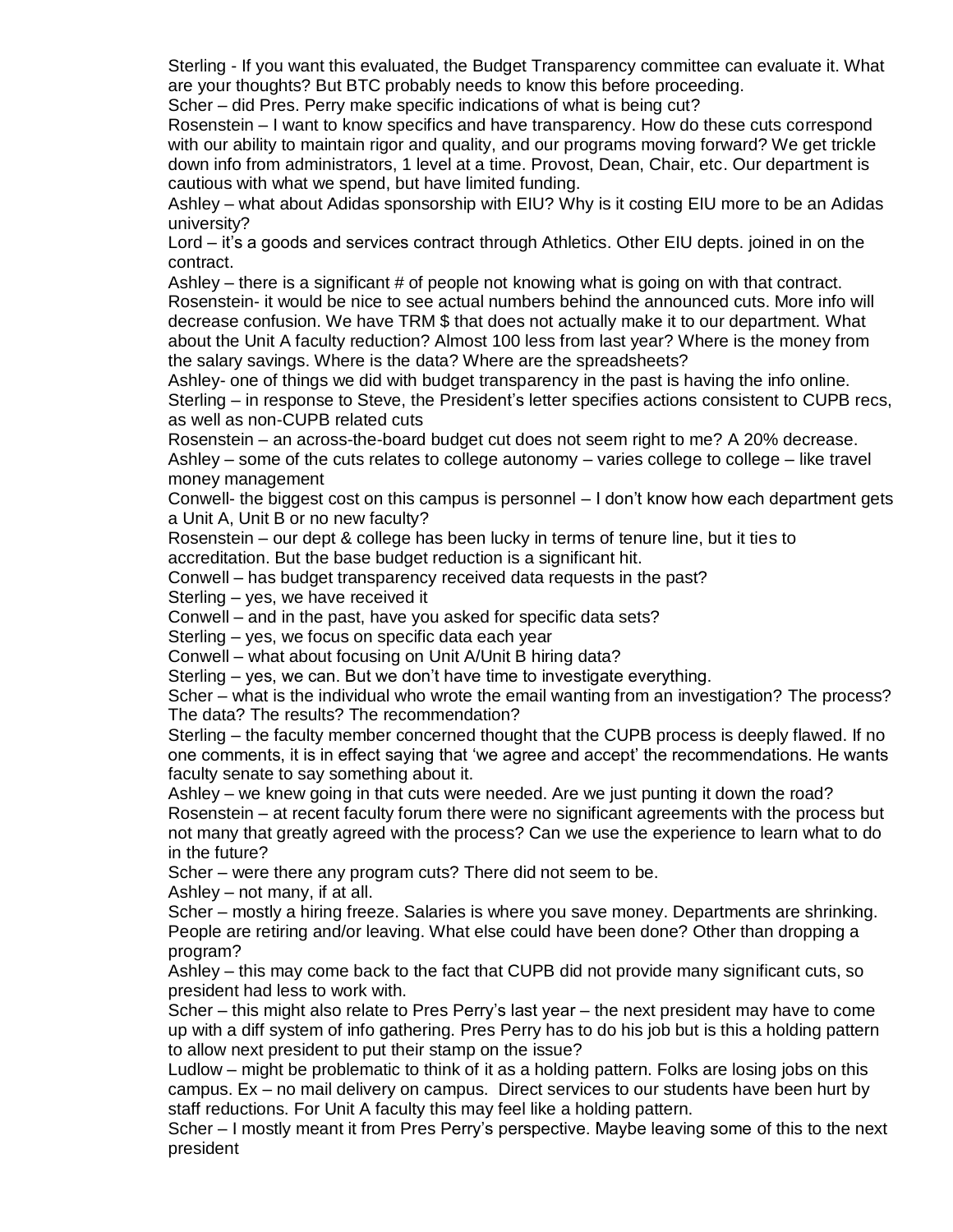Dao – we may be talking about two different things here. One is the budget cuts. Maybe this needs to be addressed by Faculty Senate. But Budget transparency is more about how the budget is being managed – our funds being mishandled? If this is the case, this is what the Budg Transp Comm should focus on. If everything is transparent, then maybe there is not a need. How the cuts might affect faculty – this is what the Fac Sen needs to be addressed. Ludlow – so in the sense of the letter, what was the author's concern?

Sterling – that FAC Sen not be silent unless we endorse what CUPB and the President have proposed

Conwell – to a certain extent, we are making an assumption that things are transparent. There are significant decisions made that we don't have the data for. In order to have shared governance you need to have data.

Dao – I agree, even with no budget cuts, we still need access to data.

Conwell – the other part is reallocation of resources with retirements. What is done with open positions? This is where we really are lacking in data.

Dao – so the Budget transparency committee should address this question or issue. Conwell – 80% of expenses is personnel.

Dao – so if no budget cuts or expansion of budget – do we still need to worry about budget allocation?

Conwell – yes, whenever funds are being allocated and/or distributed

#### **V. Old Business**

#### A. Committee Reports:

1. Executive = no report. We meet tomorrow with president and provost. I agreed to get involved with CAA and learning goals. They are moving to the next phase–integrating Learning Goals into General Education courses.

2. Nominations = Robertson - Can chairs be considered for the Mendez Service Award? I have not seen specific language on that in the award description or in the bylaws.

Ashley - chairs can serve on senate, they are viewed as faculty.

Scher – as person who proposed this award, chairs are eligible for the award. I would think 'the Distinguished Faculty Award' as well? Is that true?

Sterling – not sure

Scher - I am checking right now in older faculty senate minutes. I served with Luiz.

Ludlow – looking at our website - yes, Distinguished Faculty award does include chairs.

Scher – Luis was intimately involved in service. We could go back to Fac Sen minutes from 2002 to determine eligibility of chairs for Mendez award.

Conwell – what about classification of department chairs?

Sterling – it's Fac Senate's award. We (this body) can determine who is eligible.

Ashley – moving forward, we probably want to be specific with the language-description.

Robertson – as of right now, it is not clear on the nomination. Chairs can nominate, but not clear if chairs could be nominate

Rosenstein - motion to include chairs?

Ludlow – I will second it.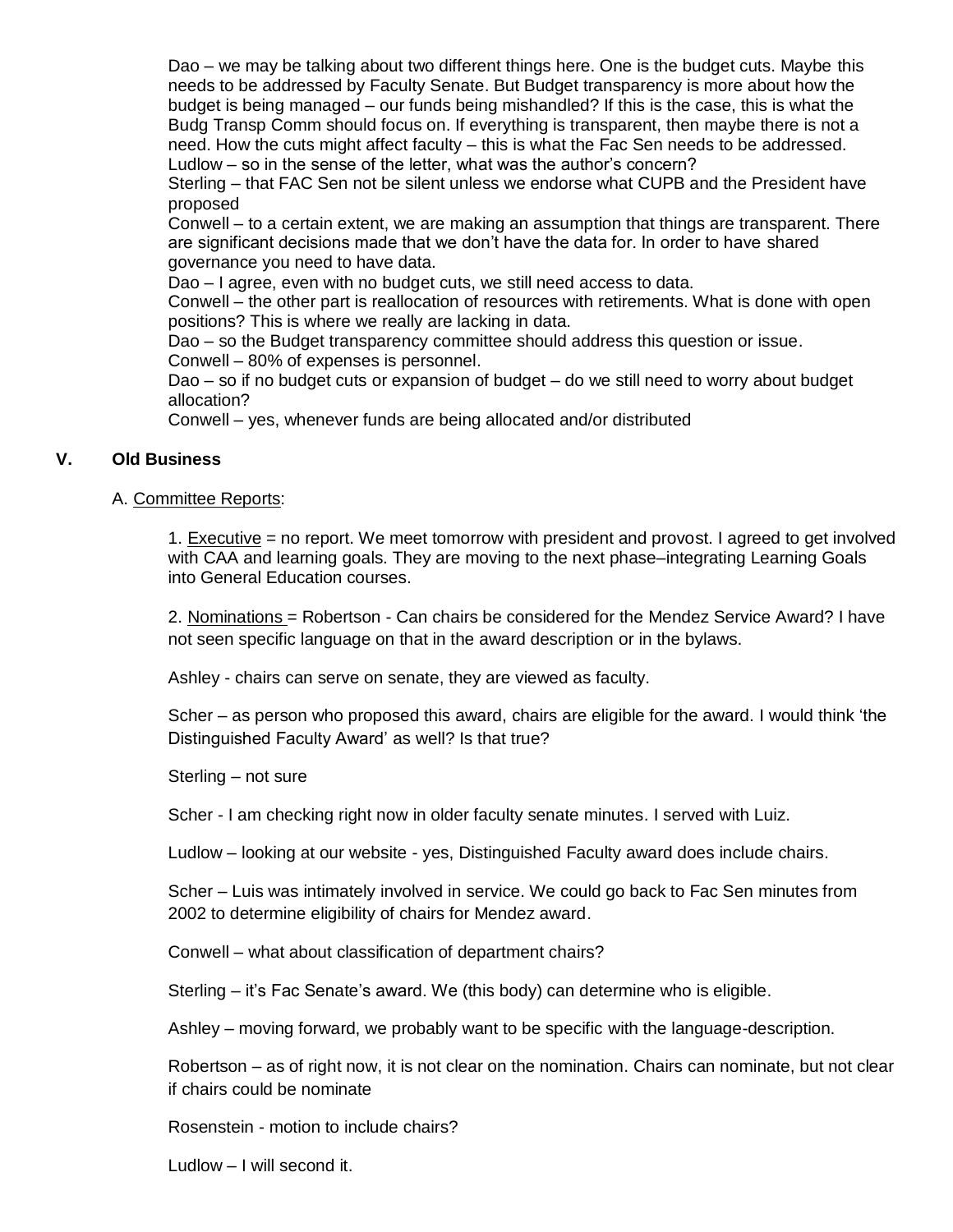Dao – is there a precedence with this?

Sterling – I don't remember chairs being nominated for awards when I served on the committee

Scher – minutes from Jan 27 2004 – nominations committee made the motion for Mendez award that chairs are eligible and Motion  $2^{nd}$  and passed unanimously.

Rosenstein – motion to add chair language to award for next cycle? Conwell 2nds.

Sterling – discussion? all in favor to add chair language?– it appears to be unanimous.

Sterling – any other committees have a report?

Scher – reminder for chair for a more formal discussion on amendments to Fac Sen constitution. Waiting for Grant's review of the Fac Sen constitution. We are waiting for CFR – our constitution has limited connection to what CFR actually does. CFR discussed wording in the Fac Sen constitution recently. Waiting for their response. Received email from Bob Chestnut. I think some content should be authored by CFR, some not. Probably develop finalized language together with CFR. Might be lengthy. Discussion should begin soon.

Sterling  $-$  yes, maybe on Oct 14<sup>th</sup>.

Sterling – any other committee reports? All committees have chairs and members except Comm on Committees. Need more members for Comm on Comm – please email me.

3. Elections = no report

4. Faculty-Student relations = Conwell-could members of Faculty-Student relations committee meet to identify chair? Let's meet afterwards.

- 5. Faculty-Staff relations = no report
- 6. Awards  $=$  no report
- 7. Faculty Forum = no report
- 8. Budget transparency = no report
- 9. Constitution/Bylaws = no report
- 10. Committee on Committees = Sterling we need more members for this committee
- 11. Other Reports:
	- A. Provost's Report board meeting last Friday new MS of health promotion and leadership. Approved. Exec planning meeting in the morning. Very interested in talking with Chris Dearth – new admissions director. Followed by Mary Herrington Perry report on 'root-cause' analysis of enrollment decline. I will circulate that to Fac Sen before our visit to discuss this at next meeting. Board is very interested in this topic. Mention of NCA visit is Oct 20-22. Schedule is still being developed. A variety of open sessions and sessions with various groups will be held. Hopefully finalized soon. Impromptu changes are expected during their visit.
	- B. Sterling  $-$  Oct 21<sup>st</sup> is a normally scheduled Fac Sen meeting. They are welcome to meet with some members of the Fac Senate on that day.